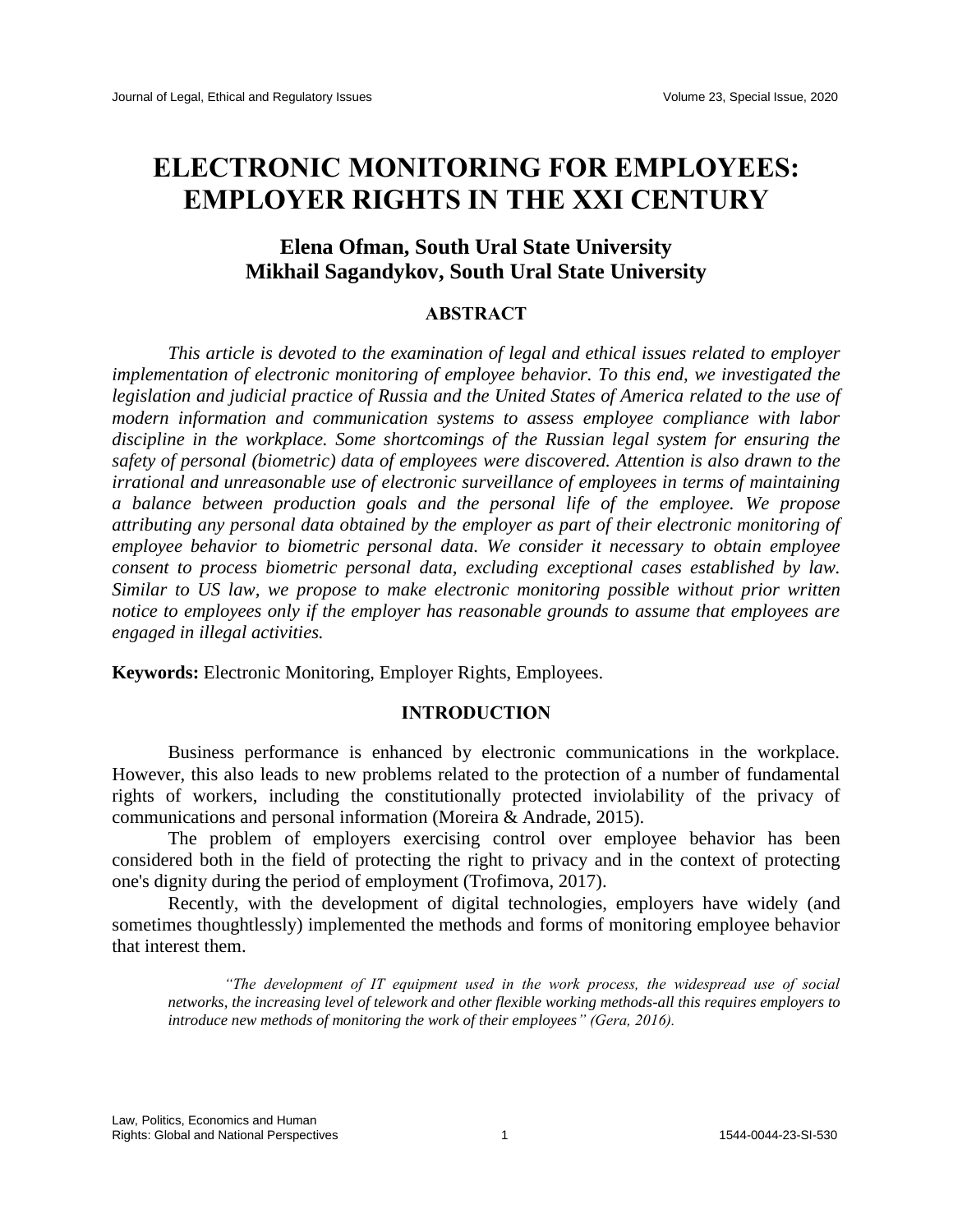These methods of control include: monitoring telephone calls, electronic correspondence, and Internet usage; monitoring employee social network posts on various events and facts; monitoring employee activity at the computer at work; video surveillance of employees, including audio surveillance; GPRS and/or GPS monitoring; and monitoring the psychophysiological state of the employee throughout the work day.

US law includes the special term "*electronic monitoring*" which is an umbrella term for the collection of information on the activities or communications of employees on the premises of the employer by any means other than direct observation, including the use of a computer, telephone, radio, camera, or electromagnetic, photoelectronic, or photo-optical systems, but not including the collection of information (a) for the purpose of ensuring safety in the common areas of the employer's premises, or (b) which is prohibited in accordance with the law of the state or federal law (Law, 2019).

#### **METHODOLOGY**

We studied the issues of electronic monitoring of employee behavior through comparative legal and special legal research methods. The main subject of analysis for this article was the labor and information legislation in the field of protection of personal data of employees, including biometric data. We used materials from the practice of the judicial authorities of Russia and the United States of America which reflect the general and situational approach of the law enforcer to employers' use of electronic monitoring of employees at work.

# **RESULTS AND DISCUSSION**

The peculiarity of control systems today is that computers make monitoring of employees invisible and constant (Moreira & Andrade, 2015).

U.S. privacy laws give employers leeway regarding how far they can go with their employee monitoring programs. In some cases, employers are not required to inform employees that they are being monitored, but this depends on state and local laws.

New media technologies provide employers with more "*invasive and expansive methods*" of employee control, emphasizing the vulnerability of their privacy, and the introduction of more modern technologies only exacerbates the problem. The confidentiality of personal life and the right of the employer to control the actions of the employee converge at a point that in literature and legal practice is called *"a reasonable expectation of privacy*" (Opeyemi, 2017).

In the United States, a long discussion has been held about maintaining the confidentiality of personal life, and not just in labor relations. For example, Katz v. United States examined a situation of the FBI listening to a public telephone used by a suspect, providing the FBI a recorded conversation which leads to the conviction of Mr. Katz. The US Supreme Court upheld the appeal of Mr. Katz and proclaimed the formula:

*"The fourth amendment (to the US Constitution) protects people, not places (Cases, 1967)"*

In other words, citizens have the right to expect privacy regardless of where they are: not only on their own property, but also in public places.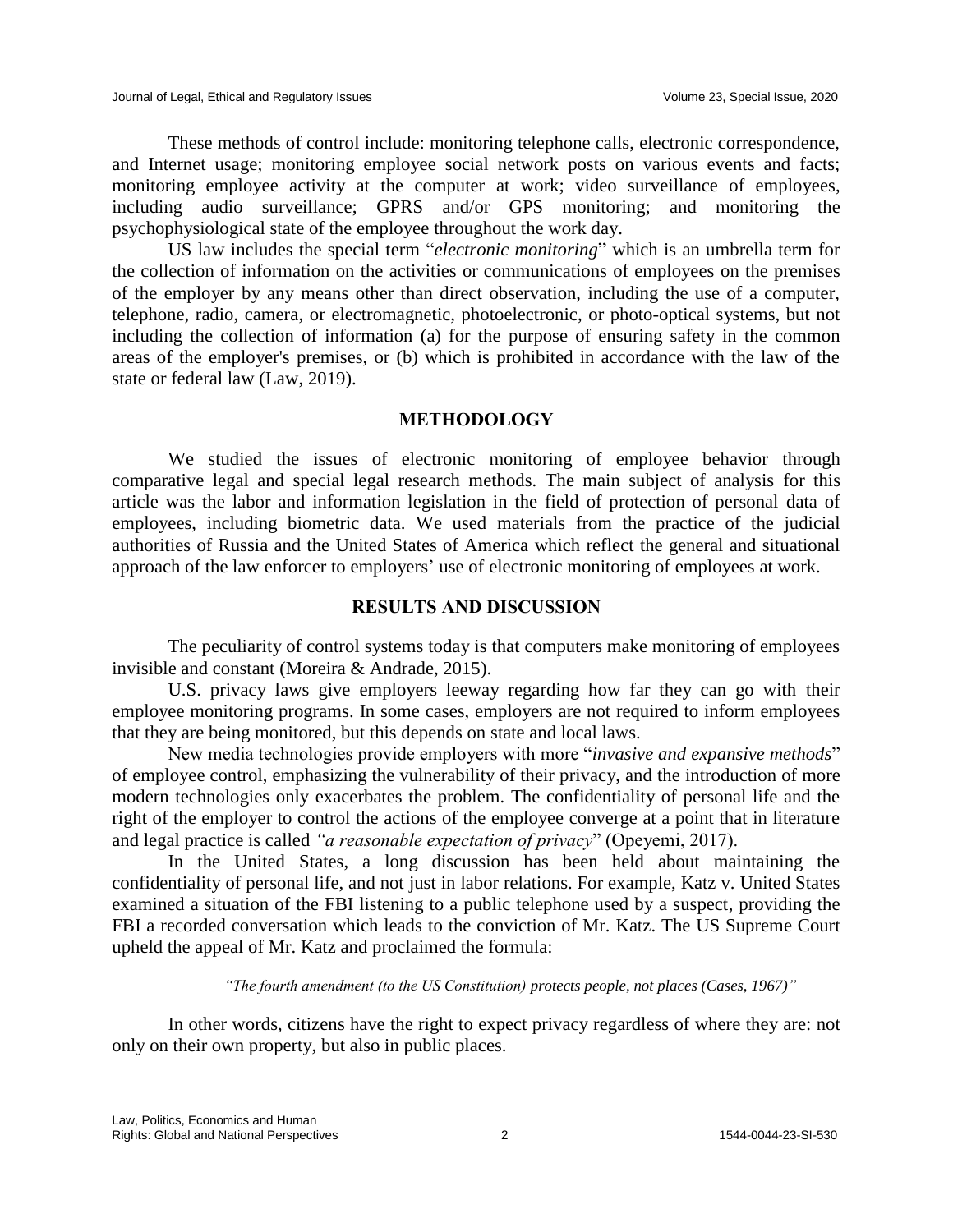Do these findings relate to the workplace, which is neither the place of residence of the employee, nor a public place? An equipped workplace is the territory of the employer: in essence, his property. In addition, the above court decision had a huge impact on the scope of law enforcement interference in the private lives of citizens. But how does this apply to employee-employer relationships?

Typically, employees have little chance of privacy while on the premises or using company equipment, including company computers or vehicles said Matt C. Pinsker, Associate Professor of National Security and Criminal Justice at Virginia Commonwealth University (Rivera, 2018). The Supreme Courts of Russia hold a similar position:

*"The labor relations that develop between the employee and the employer within the framework of the employment contract are social in nature and are not directly related to private life and personal and family secrets (Cases, 1998)"*

The corporate codes of leading companies attempt to find a balance of interests between the needs of the employee and the employer in the field of electronic control, which helps to prevent a complete rejection of the reasonable expectation of confidentiality. For example, the United Health Group Code states this:

*"The Company will balance the privacy of employees with the need to maintain a safe and effective working environment."* 

The PepsiCo Code states:

*"Usually we do not monitor the use by employees of our information systems (Opeyemi, 2017)"*

In the corporate code of Citigroup Inc., on the contrary, there is a direct appeal to employees:

*"Do not expect personal confidentiality when using Citi resources, whether inside or outside the workplace. To the extent permitted by laws and regulations, Citi may monitor and record the use of your equipment, systems, and services, and may intercept any information that you send or receive as a result of such use at any time (Code of Conduct, 2020)"*

This act of Citigroup Inc. contains direct recommendations on how employees should use social networks. In particular, it is proposed that employees ensure that:

*"Personal use of social networks does not interfere with work, does not occur during working hours and meets Citi values and standards."*

It is forbidden to disclose any *"non-public, proprietary or confidential information",* or to engage in any discriminatory or retaliatory statements (Code of Conduct, 2020).

Some Russian employers mistakenly believe that employees do not have to be informed about the establishment of various systems for employee monitoring, such as video surveillance. Because of this, such systems are often hidden from employees; they are not even aware of their presence. Employers justify their position by the fact that not only do they have the right, but also to obligation to directly or indirectly monitor the workplace, according Art. 209 of the Labor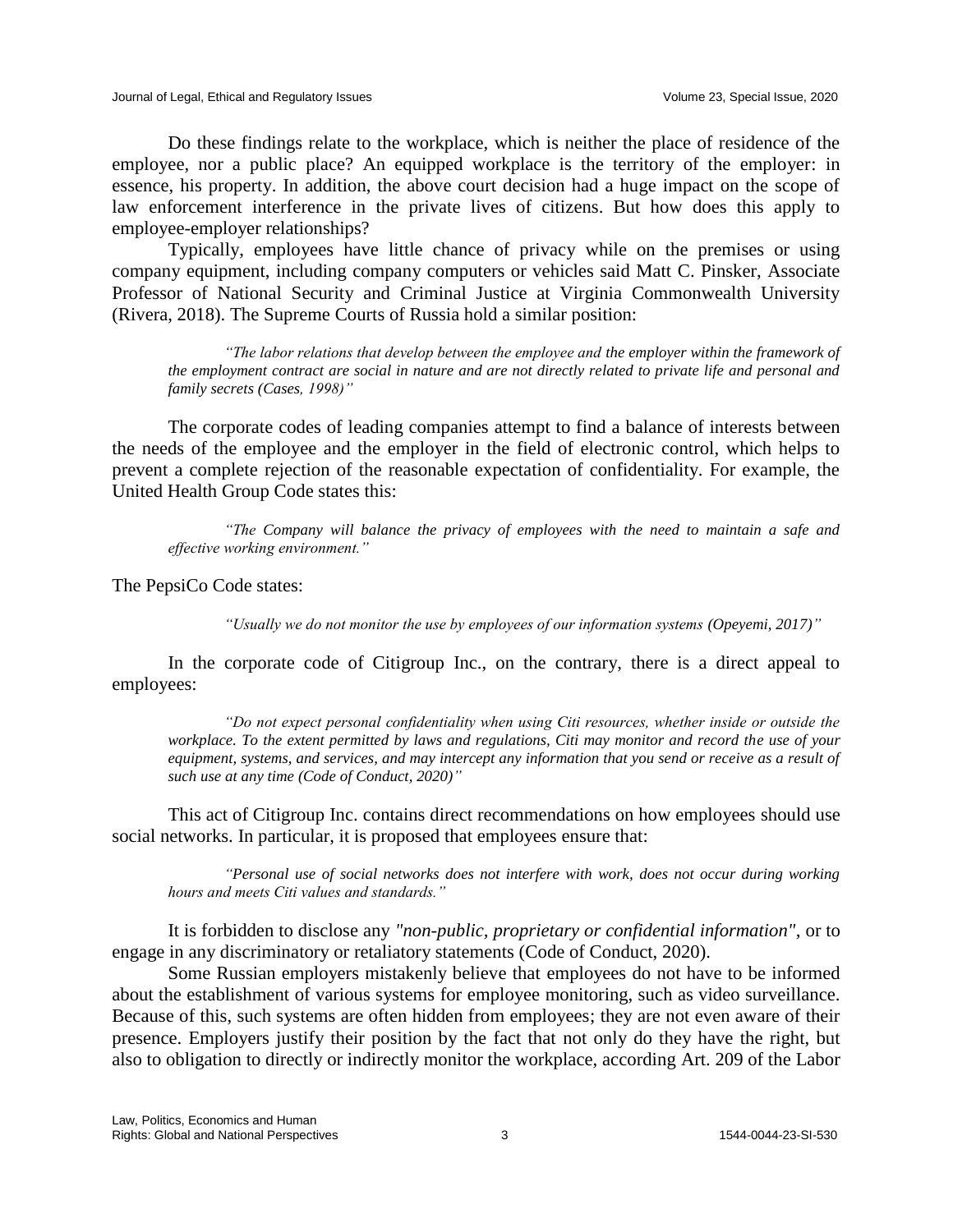Code of the Russian Federation In addition, employees are obliged to fulfill their work duties during working hours, which means that this time, according to employers, is not considered part of the employees' private life. Accordingly, since video surveillance is established to control work performance, and not privacy, then it is not necessary to warn employees about these systems (Kolinko, 2016).

According to Kolinko, such conclusions of the employer are erroneous, since it is impossible to completely remove privacy from working time. Employees might change clothes, take medicine, etc. during work hours (Kolinko, 2016)

When monitoring the workplace, one cannot but take into account the personal life of employees, especially considering that the same technical devices are used by employees to perform work duties and to communicate with their family members (Opeyemi, 2017).

In Russia, violations related to the implementation of electronic controls by employers are often associated with a violation of the requirements of Federal Law of July 27, 2006 No. 152-ФЗ "*On Personal Data*". The legislation of the Russian Federation describes personal data as the physiological and biological characteristics of an individual, on the basis of which it is possible to establish an identity. These are called biometric personal data, the processing of which is only possible with the prior consent of the subject of personal data. (Clause 1, Article 11 of the Federal Law "*On Personal Data*"). Supervisory authorities (Roskomnadzor, 2013) indicate that it is necessary to consider the goal pursued by operator when taking actions related to the processing of personal data. If personal data are used to establish the identity of the subject of personal data, then this processing should be carried out in strict accordance with Art. 11 of the Federal Law "*On Personal Data*" (that is, with the consent of the employee), and the physiological and biological characteristics of the employee captured by the employer during video surveillance, are considered biometric. If the processing of personal data is carried out for purposes other than "*identification*" (for example, confirmation of the performance of certain actions by a specific person), then these actions cannot be considered as the processing of biometric personal data. Therefore, article 11 of the Federal Law "*On Personal Data*" does not apply, and personal processing is carried out without the consent of the subject-holder of the specified data (employee), since it is necessary for the execution of the contract (including labor contracts) (Clause 5, Part 1, Article 6).

Without the consent of the personal data subject, the processing of biometric personal data is possible if the goal is to implement international readmission agreements, administer justice, and enforce judicial acts. It is also possible in cases stipulated by the legislation of the Russian Federation on defense, security, countering terrorism, transport security, countering corruption, operative-search activity, public service, the criminal-executive legislation of the Russian Federation, and the legislation on the exit procedure from the Russian Federation and entry into the Russian Federation (Part 2 of Article 11 of the Federal Law "*On Personal Data*").

An analysis of Russian legislation allows us to conclude that the legality of the procedure for establishing video surveillance of employees at the workplace and at the place of work is established by the employer observing a number of organizational procedures without obtaining consent from the employees to process personal data.

In the United States, the situation is quite similar: in order for video surveillance to be legal, the employer must inform employees about the surveillance; obtaining consent from employees is not required.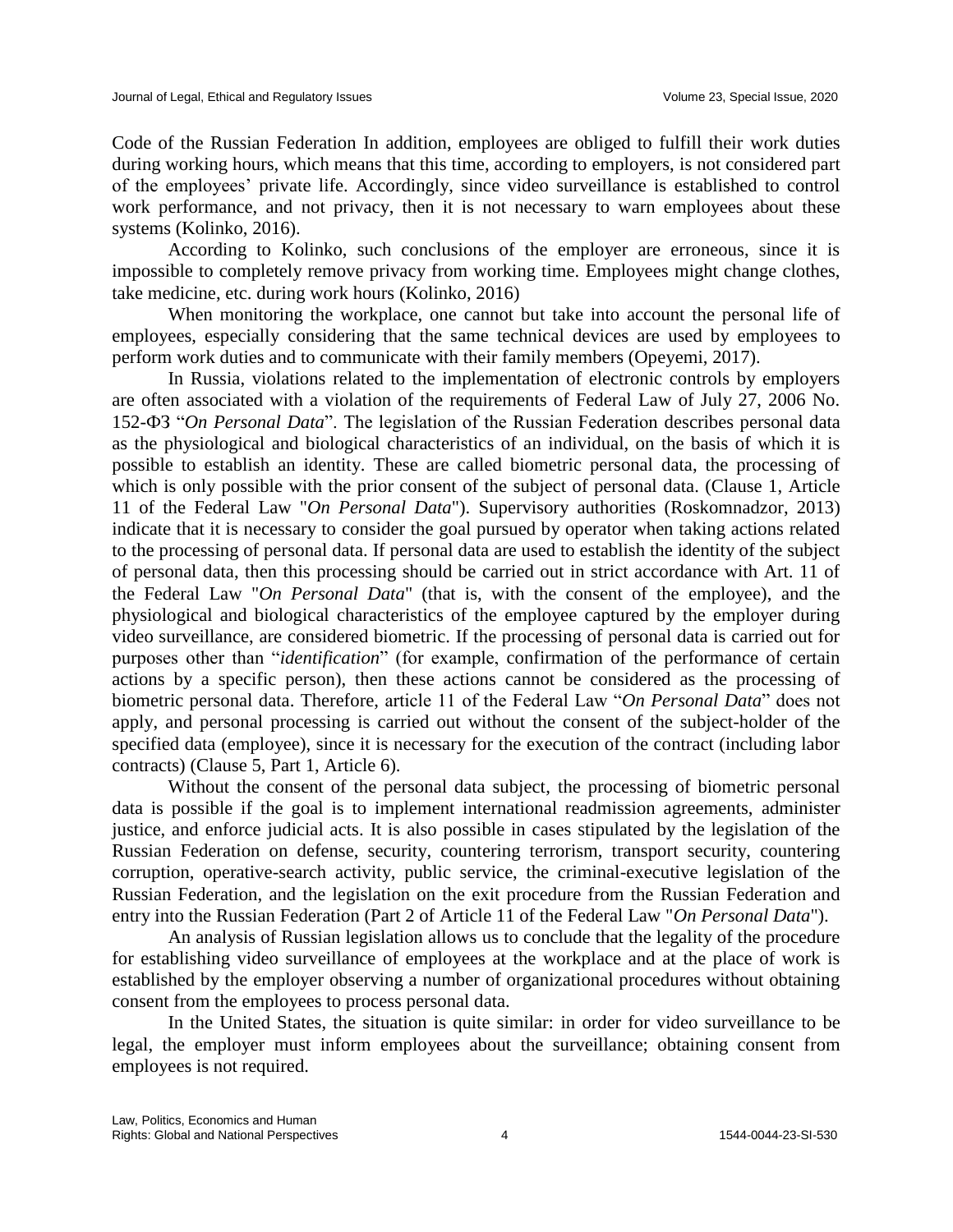Each employer places a notification about the types of electronic monitoring that the employer can engage in in a conspicuous place visible to its employee. These accommodations constitute advance notice. "*Just knowing that cameras are monitoring everything that's going on may be enough to prevent employee misconduct*" (Rivera, 2018) and real monitoring may not be (D'Urso, 2006).

Electronic control, although becoming more scrupulous, since it allows for the evaluation of all actions taken by employees, may be less intrusive for the employees. Direct human control can be accompanied by an imbalance of power and subordination between the manager and the employee. With electronic (computer) control, this interaction is excluded. Electronic control is less stringent, but also more structurally deep (Elliott & Long, 2015).

Maria Falk Mikkelsen, Lotte Beg Andersen, and Christian Böcher Jacobsen quote Frey, who argues that if employees perceive external interventions as a deterrent, internal motivation is supplanted by counteracting the disciplining effect. On the contrary, if employees perceive external interventions as support from the employer, then internal motivation will be strengthened and the intervention will become effective (Mikkelsen et al., 2015).

At the same time, the practice of using electronic monitoring and observation (control) in labor relations may contradict the basic methods of personnel management, which are based on empowering employees, the active participation of employees in the labor process, and are based on trust between the employee and the employer (Holland et al., 2015).

#### **Judicial Practice Analysis**

In the USA, covert monitoring is used in some cases. For example, if (1) the employer has reasonable grounds to believe that employees are engaging in behavior that (i) violates the law, (ii) violates the legitimate rights of the employer or fellow employees, or (iii) creates a hostile work environment, and (2) electronic monitoring may indicate this misconduct, the employer may conduct monitoring without prior written notice (Law, 2018).

U.S. courts hold the position that an employer who is notified that one of his employees has used a computer in the workplace to access pornography (possibly child pornography) is required to investigate the employee's actions and take prompt and effective measures to stop unauthorized activity to prevent harm to innocent third parties. No employee's personal interests stand in the way of this obligation on the part of the employer (Cases, 2005; Cases, 2009).

A. Opeyemi provides an example of judicial practice. In Holmes v. Petrovich Development Co. in 2011, it was found that a pregnant employee had been using her company's email account to maintain conversations with her lawyer about alleged workplace discrimination during her pregnancy. She objected to her employer's access to her email. However, the court ruled that the employee unreasonably expected confidentiality of her personal data, having been informed that correspondence carried out using the company's resources could not be protected by the fourth amendment (Opeyemi, 2017).

The case file contains a very interesting comparison made by the court:

*"…emails sent through the company's computer in the circumstances of this case were akin to a consultation made by a lawyer in the conference room of her employer in a loud voice with an open door when any reasonable person could suggest that this conversation can be heard (Cases, 2011)"*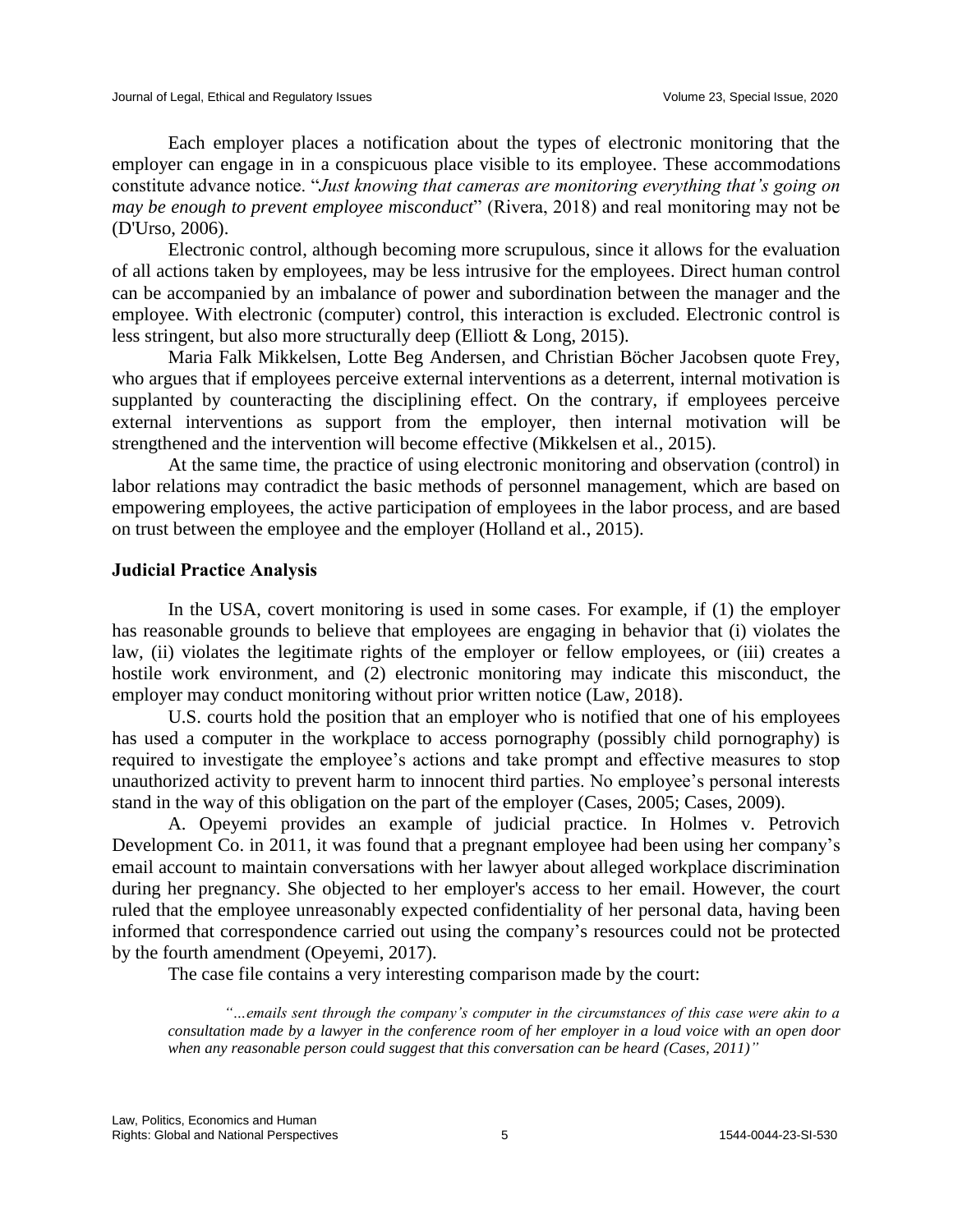The courts note that there is a high risk of losing legally recognized expectations of confidentiality when employees use company equipment for personal purposes. This, in turn, leads to increased monitoring of them (Opeyemi, 2017).

Russian courts note that:

*"Video recording of workflow is not a disclosure of personal data. The employer's use of video surveillance tools... is for purposes related to the employee's work and not to investigate his private life or personal and family secrets (Cases, 2016; Cases, 2017)"*

*"The establishment of a video surveillance system is connected with ensuring security on the territory of the employer... and copying a video of a work process is not a disclosure of personal data (since in this case there is no goal being pursued by the operator to establish the identity of the subject of personal data) and does not violate the law (Cases, 2016)"*

*"The employee's labor activity is public... The office is not an environment that is inviolable... No additional information regarding the identity of the plaintiff is known to the employer (Cases, 2012)"*

In another decision, it was established that *"the office in the school is a public place*", in connection with which the employee's demands to dismantle the CCTV system in an office were denied (Cases, 2011).

Monitoring employee behavior should be reasonable. For example, surveillance in bathrooms, in rooms intended for the health or personal comfort of employees, for the protection of their property, or in locker rooms, is strictly prohibited. West Virginia Code prohibits employers from using video and other electronic means of monitoring employee activities in rooms intended for the health or personal comfort of employees or for protecting their property (e.g. lounges, showers, changing rooms) (Law, 2019). However, the installation of CCTV cameras in public places (for example, in the corridor) is legal. One of the decisions of the Russian courts determined that:

*"The court finds the installation of video surveillance cameras in the corridors of an educational institution legal, since the video surveillance system was installed to ensure the safety of students and employees, as well as to prevent accidents with students during their stay in an organization providing educational activities, and employees were made aware of this (Cases, 2016)"*

Particular attention in US law is paid to wiretapping (interception) of telephone calls. US law provides sufficient detail on the rules for monitoring telephone calls:

- 1. Interception of the contents of telephone conversations without judicial authorization by any person (except as otherwise expressly provided in the chapter) is prohibited (Law, 1968);
- 2. This prohibition shall not be applied if the person, company, or corporation notifies employees that monitoring may take place at any time during the performance of work duties (Law, 2018). Employees may be informed at different intervals (Law, 2018);
- 3. Monitoring of a telephone conversation or other oral message is not illegal if one of the parties to the message has given prior consent to such monitoring;
- 4. Both business calls and personal calls may be monitored. Moreover, to determine the nature of the call (personal or business); it is necessary to determine the main (signal) topic of the conversation, the nature of the conversation.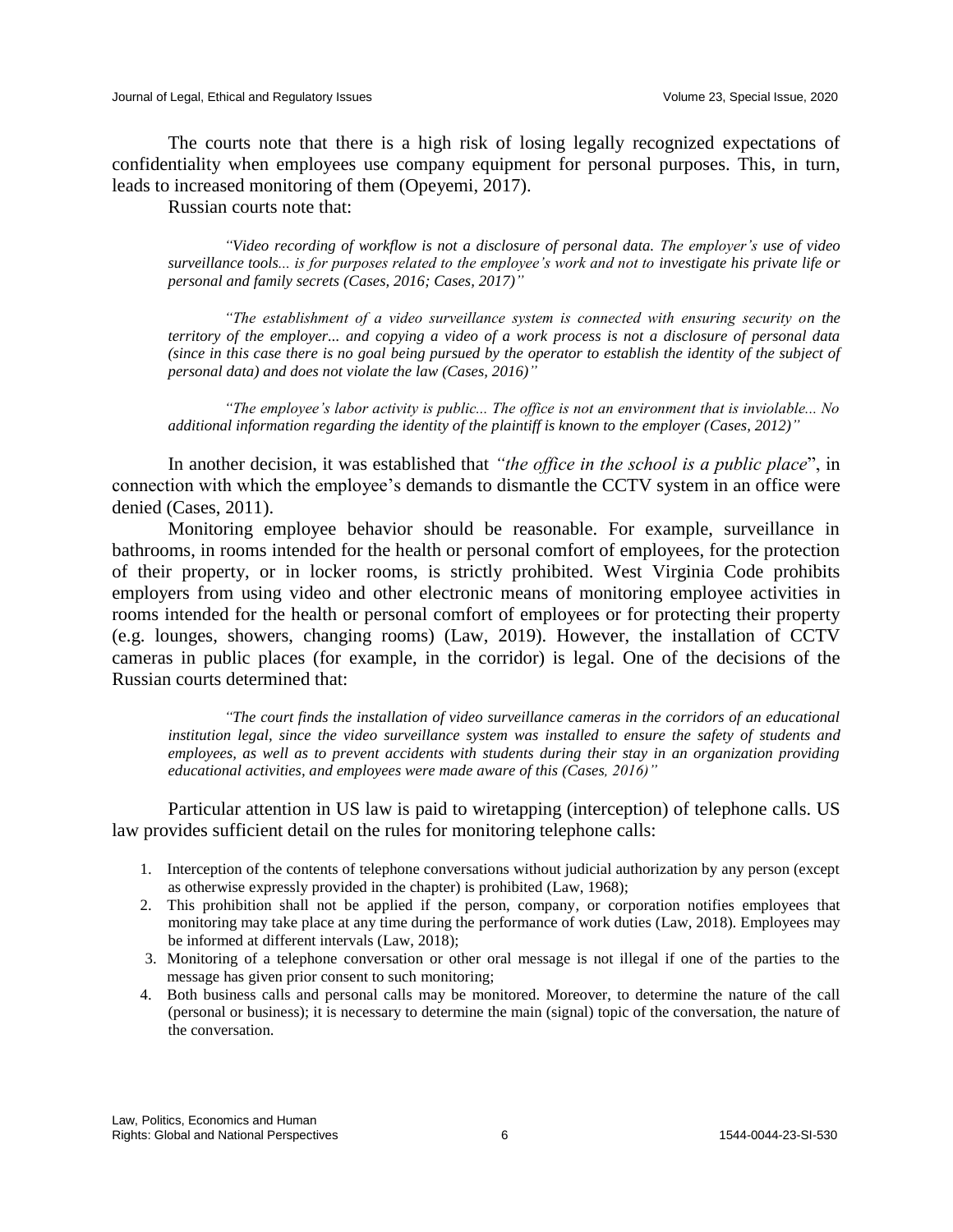*"A personal call can be intercepted during the usual business activities of the employer to determine its nature, but not its content... Therefore, the employer (his representative) should stop listening as soon as he determines that the call was personal, regardless of the content of the conversation heard (Cases, 1983)".*

In the United States, state laws are supplemented by specific obligations on the part of employers. For example, employers must provide employees with personal telephones that are not subject to monitoring or control (Law, 2019).

American courts adhere to the rule that employers may (and in some cases must) record personal conversations of employees if there is suspicion that employees are using the phones for illegal purposes, in an unauthorized way, or to trick the employer. But there are limits to the exercise of this right. In Deal v. Spears (Cases, 1991 & 1992) the court found that the employer White Oak Package Store, wanting to expose an employee's intention to steal, eavesdropped on conversations without authorization, thereby violating Section III of the Combined Crime and Safe Streets Act of 1968 (Law, 1968), because during monitoring, conversations of an intimate nature between Sibbie Deal with a third party (Calvin Lucas) were exposed. The employee did not give consent to monitoring, but in conversation the employer had warned her that long personal conversations during working hours were not allowed. The court found that *"the extent of the interception in this case goes beyond the ordinary conduct of business"* (ordinary business), as it was about listening to personal conversations, and the disclosure of these conversations did not pursue from any business purpose (Larry, 1995).

#### **CONCLUSIONS**

In the United States, the right to privacy must meet certain standards: individuals must have the right to expect confidentiality, these expectations must be reasonable, and the employee must prove that invasions of privacy by the employer are "*serious*" in nature, scope, and potential impact, "*unreasonable*", and "*offensive*".

In Russia, the incorrect formulation of biometric personal data and, most likely, the incorrect interpretation of this concept by Roskomnadzor led to the fact that employers process personal data which allows them to identify individual employees without the prior consent of the employee. It turns out that in order to recognize personal data as biometric, it is necessary to establish and comply with the purpose of data processing and not to determine the volume of data collected. This approach seems fundamentally incorrect. It seems that the main, basic feature of biometric personal data is that they characterize the physiological and biological characteristics of a person, regardless of the purpose for which the employer processes them. In addition, with the help of audio and video monitoring, the employer can establish the identity of the employee violating workplace rules. Accordingly, indirectly, the characteristic of biometric personal data which includes "*establishing the identity of the subject of personal* data" may occur when the employer exercises control in the form of video surveillance of the employee's performance of work duties. Therefore, we can state that:

- 1. Personal data that has become known to the employer as part of video surveillance of the employee's behavior at work should be considered biometric personal data;
- 2. These biometric personal data should be processed with the consent of the subject of personal data (employee), with the exception of cases established by federal laws (in particular, Part 2 of Art. 11 of the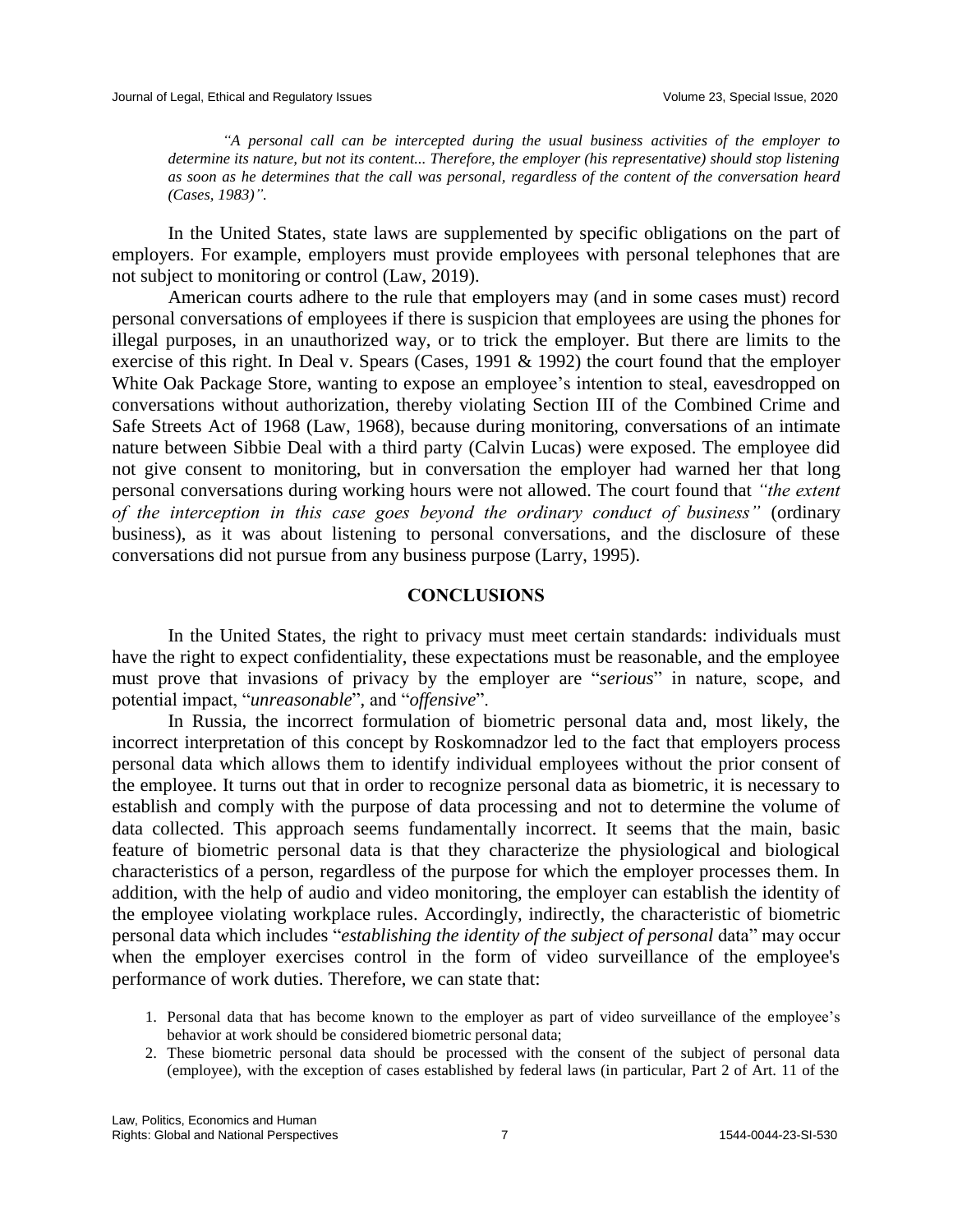Federal Law "*On Personal Data*": in connection with the implementation of international readmission agreements, the administration of justice, or the enforcement of judicial acts; as well as in cases provided for by the legislation of the Russian Federation on defense, security, countering terrorism, transport security, anti-corruption, operational-search activities, public service, criminal-executive legislation of the Russian Federation, and legislation of the Russian Federation on the procedure for entering or exiting the Russian).

In Russia, the public and covert (secret) receipt of information is made possible by direct instruction of the law and is exclusively to be exercised by bodies authorized to solve the problems of intelligence operations; the employer is not authorized to carry out covert activities to monitor the employee using technical means. But since hidden audio and video monitoring of the behavior of workers in Russia is nevertheless carried out, it is advisable to adhere to a rule similar to the United States: if the employer has reasonable grounds to assume that employees are engaged in illegal activities, then electronic monitoring without prior written notice of their behavior is admissible.

#### **REFERENCES**

- Cases. (1967). *Case of Katz v. United States (389 US 347*). Retrieved from https://legaldictionary.net/katz-v-unitedstates/
- Cases. (1983). *Case of Carmie Watkins v. L.m. Berry&Company, 704 F.2d 577.* Retrieved from https://law.justia.com/cases/federal/appellate-courts/F2/704/577/107387/
- Cases. (1991). *Case of Deal v. Spears, 780 F. Supp. 618.* Retrieved from https://law.justia.com/cases/federal/districtcourts/FSupp/780/618/1445275/
- Cases. (1992). *Case of Deal v. Spears, 980 F.2d 1153.* Retrieved from https://casetext.com/case/deal-v-spears-2/?phone\_number\_group=p&new\_case\_page=n
- Cases. (1998). *Decision of the constitutional court of the Russian Federation of November 20, no. 157-O*. Retrieved from http://www.consultant.ru/online/
- Cases. (2005). *Case of Jane Doe individually et al. v. XYC Corporation (no 1:19-cv-01542).* Retrieved from https://law.justia.com/cases/new-jersey/appellate-division-published/2005/a2909-04-opn.html
- Cases. (2009). *Case of Abigail Hernandez et al. v. Hillsides, Inc. et al. Supreme Court of California (no. S147552).*  Retrieved from https://www.law.berkeley.edu/files/House\_-\_03-Hernandez-v-Hillsides.pdf
- Cases. (2011). *Decision of the Klinskiy city court of the Moscow region dated November 23, (no 2-2191/2011).* Retrieved from https://sudact.ru/
- Cases. (2011). *Gina M. Holmes, Plaintiff and Appellant, v. Petrovich development company, LLC (No. C059133)*. Retrieved from https://caselaw.findlaw.com/ca-court-of-appeal/1552780.html
- Cases. (2012). *Decision of the Sengileevsky district court of the Ulyanovsk region dated October 25, 2012 (no 2- 363/2012).* Retrieved from https://sudact.ru/
- Cases. (2016). *Appeal decision of the Sverdlovsk regional court of 25 March 2016 (no 33-5427/2016).* Retrieved from http://www.consultant.ru/online/
- Cases. (2016). *Appeal decision of the Sverdlovsk regional court of November 16, 2016 (no. 1. 33-20507/2016).* Retrieved from http://www.consultant.ru/online/
- Cases. (2016). *Decision of the Michurinsk city court of the Tambov region of July 15 (no 2-947/2016*). Retrieved from https://sudact.ru/
- Cases. (2017). *Decision of the Samara district court of Samara of 26 July 2017 (no. 2-1676/2017*). Retrieved from https://sudact.ru/
- Code of Conduct. (2020). A Citi of leaders: Enabling growth and progress. *Citigroup Inc.* Retrieved from https://www.citigroup.com/citi/investor/data/codeconduct\_en.pdf
- D'Urso, S. (2006). Who's watching us at work? *Communication Theory, 16*(1), 281–303.
- Elliott, C.S., & Long, G. (2015). Manufacturing rate busters: Computer control and social relations in the labor process. *Work, Employment and Society, 30*(1), 135–151.